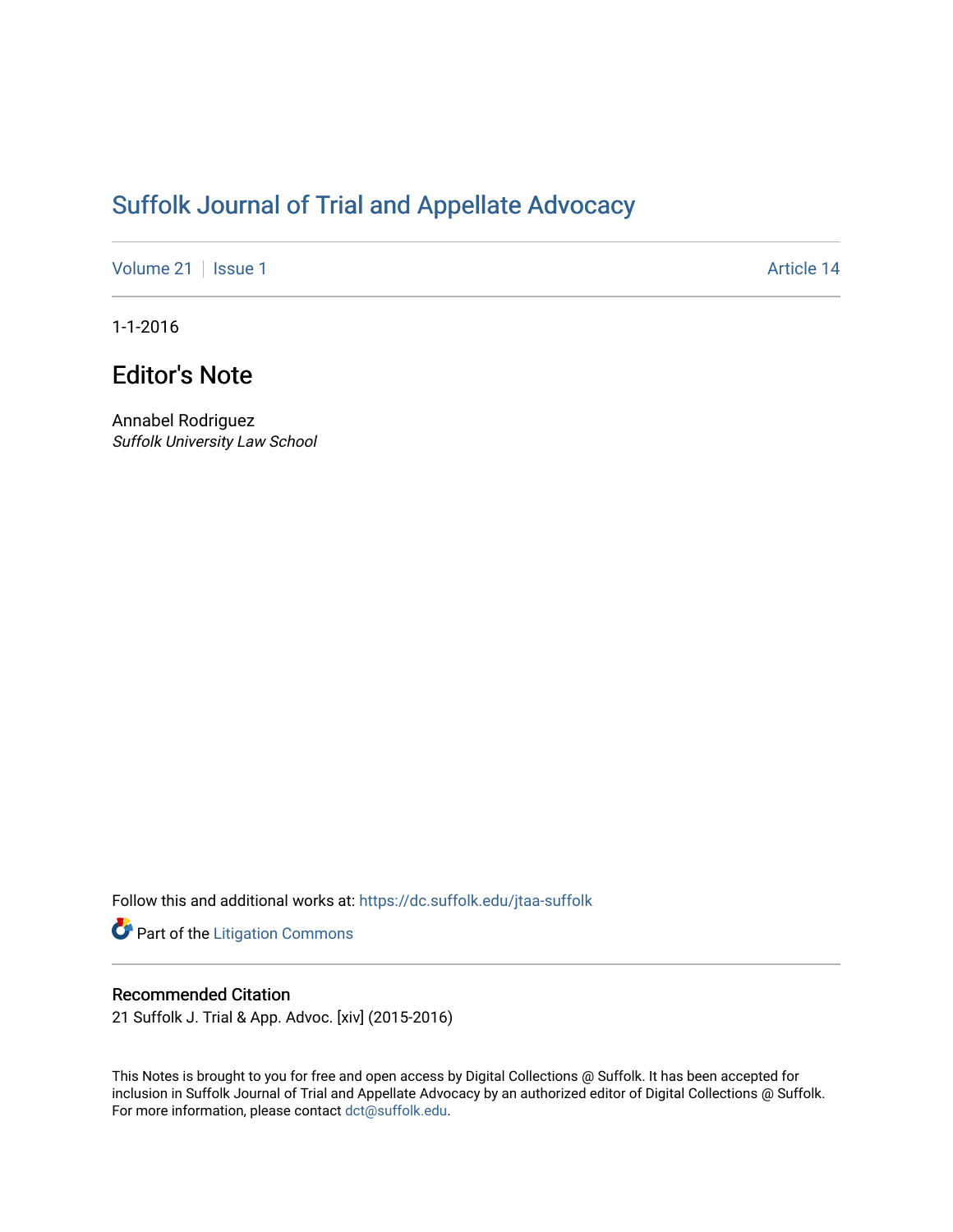#### EDITOR'S NOTE

### Dear Reader:

On behalf of the Suffolk University Law School Moot Court Honor Board, I am proud to present the first issue in Volume XXI of the *Suffolk Journal of Trial & Appellate Advocacy.* This issue contains one lead article and eight student-written pieces, each designed to be of practical use to lawyers and judges at the trial and appellate levels.

The Lead Article, *Daubert Debunked: A History of Legal Retrogression and the Need to Reassess "Scientific Admissibility"* was written by Professor Barbara Pfeffer Billauer. Professor Billauer provides a comprehensive analysis on the impact of *Daubert* on the admissibility of scientific evidence. We are extraordinarily fortunate to have published a piece written by an expert on the forefront of her field, in which she merges scientific evidence with policy imperatives.

The student-written pieces address topics that are of interest to members of the bar in Massachusetts and nationwide. The topics covered involve:

- an overview of the expansion of the Federal Arbitration Act and analysis discussing the necessity for a standardized application of the claim preclusion doctrine in arbitration to preserve justice (Tiffany J. Johnson);
- a discussion of the Supreme Judicial Court of Massachusetts' recommended jury instructions for eye-witness testimony, and the concerns with those instructions (Annabel Rodriguez);
- an analysis of the Sarbanes-Oxley Act, and whistleblower provision, enacted in response to Enron's fraud (Allen K. Barret);
- an exploration of the term "member of particular social group" under asylum law and when, if ever, families of gang members or targets are eligible for asylum (Maria S. Hwang);
- \* a discussion of the nationwide, inconsistent application of *Miranda* as it relates to the execution of search warrants and police safety, when handcuffs are used (Jonathan D. Blanton);
- an advocacy strategy including: promoting best interests, emphasizing subjective uniqueness of circumstances, and demonstrating in good faith of inadequate representation to increase likelihood of successful intervention in guardianship proceedings (Kathryn E. Martin);
- a review of when vacating a judgment may be appropriate and, specifically, whether alleged juror misconduct is sufficient for a federal court to vacate a prior judgment (Kevin J. Castodio); and
- an analysis and alternative to Massachusetts' Second Amendment standard of review (Michael F. Grimes).